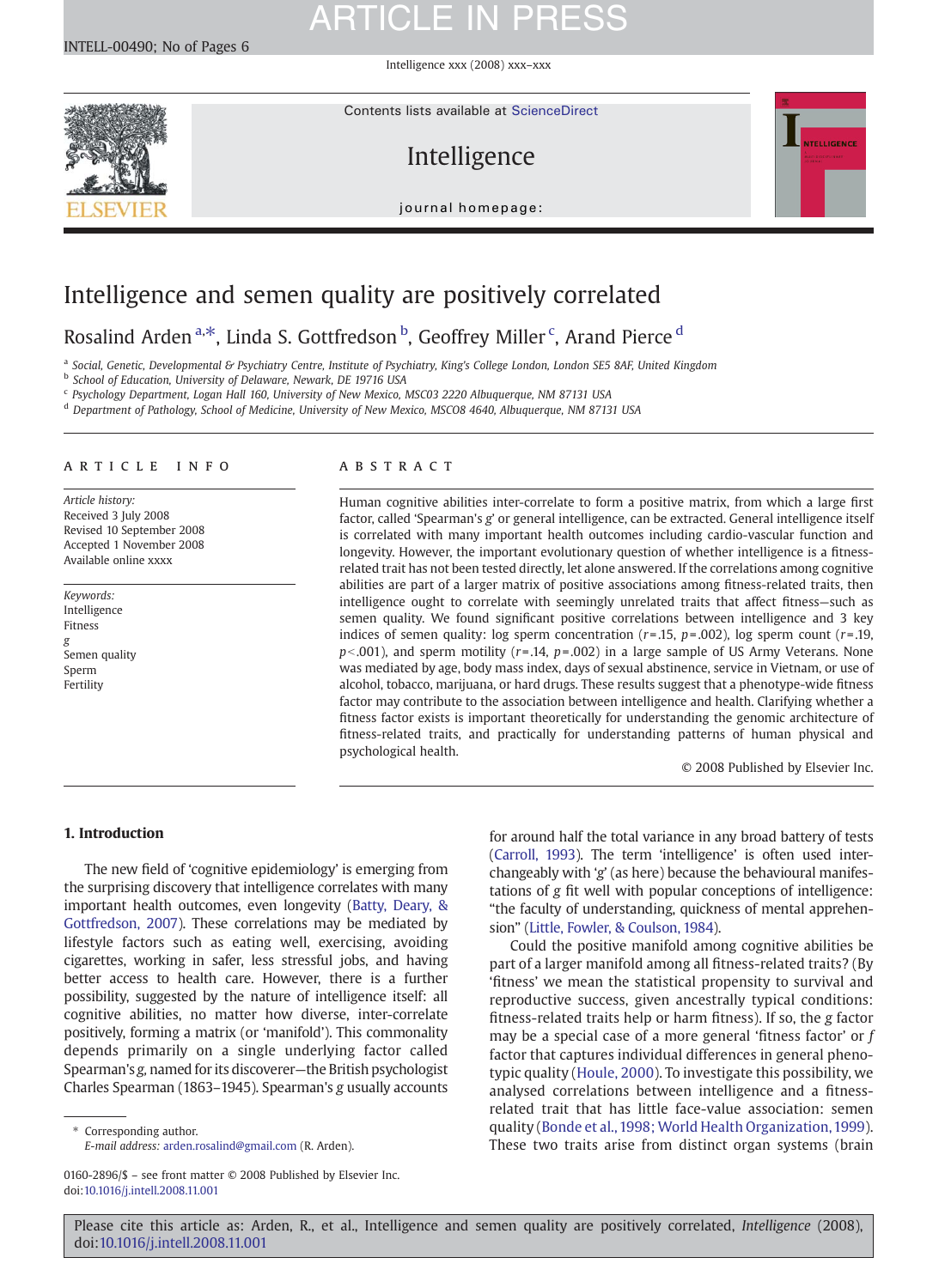## **FIN PR**

versus testicles), composed of distinct cells types: neurons and glia in brains, spermatagonia and Sertoli cells in sperm (for a cytological comparison of neurons and sperm see [Meizel, 2004\)](#page-4-0).

### 2. Methods

### 2.1. Participants

Our sample consists of US Vietnam-era Army veterans enrolled in the Vietnam Experience Study (VES) by the US Centers for Disease Control. In 1985 4462 veterans underwent extensive medical and mental examinations; of these, 571 provided semen samples. Our analyses focused on the 425 men who had not been vasectomised, who collected their entire ejaculate without spillage, and for whom we had complete cognitive data for the measures listed below. These 425 men were aged 31 to 44 (mean 37.6, SD 2.5) at time of testing. 355 were White, 48 Black, 16 Hispanic, 4 Asian or Pacific Islanders and 2 Native American or Native Alaskan. The characteristics of the men who participated in the semen analysis were nearly identical to those of the larger group of 4462 medical examinees ([The Centers for Disease Control,](#page-4-0) [1989](#page-4-0) p.216). Comprehensive details of the sampling design are found in VES project reports ([The Centers for Disease](#page-4-0) [Control, 1989](#page-4-0) pp.11–14 and also on the web [Centers for](#page-4-0) [Disease Control, 2007](#page-4-0)).

We ascertained representativeness further by examining the General Technical Test (GT) and Armed Forces Qualification Test scores obtained at induction (~age 18) for (a) the full sample of 18,313 veterans in the VES study, (b) the subsample of 4462 men who were given comprehensive examinations in 1985 ( $\sim$ age 37), and (c), of those, the 425 men in our analyses who provided semen samples. GT means (and SDs) at the three levels of sampling were very similar, respectively, 104.4 (20.1), 106.0 (20.3), and 106.5 (20.5).

#### 2.2. Semen collection and measures

The men were asked to abstain from ejaculating for at least 48 h before semen collection. They were given plastic containers for collection and insulating cups to keep the semen warm. Following masturbation in their hotel rooms (without using lubricants or condoms), the men delivered their samples to the VES study receiving desk within 30 min of ejaculation. They noted the number of days since their most recent ejaculation. In the mid 1980s, objective, standardized computerised imaging had become available for measuring sperm concentration and motility. The Cellsoft computerassisted semen analyzer system was used to video-record semen samples within 140 min of collection. For methodological details of the semen analysis protocols see ([Centers for](#page-4-0) [Disease Control, 1989](#page-4-0) pp.197–199 and [Centers for Disease](#page-4-0) [Control, 2007,](#page-4-0) Supplement B pp.3–5).

We analysed three semen measures: sperm concentration (millions of sperm per ml of semen,  $log_{10}$  transformed to minimize skew), sperm count (millions of sperm in the total ejaculate,  $log_{10}$  transformed to minimize skew), and sperm motility (percentage of motile sperm). We selected these three measures because they are associated with fertility [\(World Health Organization, 1999](#page-5-0)). Sperm concentration and

sperm motility are associated with the likelihood of fertilization [\(Guzick et al., 2001; van der Merwe, Kruger, Oehninger, &](#page-4-0) [Lombard, 2005](#page-4-0)). Sperm morphology which is also associated in the andrology literature with the likelihood of conception was excluded from our analyses because there is ongoing debate among evolutionary researchers over whether different adaptive sperm morphs exist in humans as a response to sperm competition (see for review [Shackelford & Pound,](#page-4-0) [2006\)](#page-4-0). If there are sperm morphs that are adaptive under some conditions (such as sperm competition) then knowing the quantity of morphologically-typical sperm will be only partially useful, whereas even under sperm competition, concentration, count and motility would be useful indicators of fertility.

### 2.3. Cognitive tests and extraction of the g factor

The 4462 veterans studied in 1985 took 16 neuropsychological tests. Of these, we selected the 5 tests that provided the most psychometrically sound measures of the broad spatial, quantitative, and verbal abilities typically tapped by IQ test batteries. These were: the Verbal and Arithmetic tests of the Army Classification Battery ([Montague, Williams,](#page-4-0) [Gieseking, & Lubin, 1957](#page-4-0)), the Information and Block Design subtests of the Wechsler Adult Intelligence Scale—Revised [\(Wechsler, 1981\)](#page-5-0); and the Reading subtest of the Wide Range Achievement Test [\(Jastak & Jastak, 1965\)](#page-4-0). We used principal axis factoring on these five tests to extract a g factor (which explained  $>60\%$  of the total variance among the test scores). We calculated g scores for all the men in the sample of 4462, which included the 425 men in this report, and used those g scores as the index of each man's intelligence.

### 2.4. Covariates

We assessed five key covariates that might confound any observed statistical relation between intelligence and semen quality. We focused on covariates that might confound our results by influencing both semen quality and intelligence since factors that influence only one trait would not explain the correlation between the two traits.

These covariates were: age (at time of testing in 1985), reported days of sexual abstinence before ejaculation ('days abstinence'), body mass index (BMI), alcohol use (selfreported alcoholic drinks per month currently), and smoking (self-reported cigarettes per day smoked currently). Intelligence and semen quality may both decline with age; days abstinence increases sperm concentration and count [\(Levitas](#page-4-0) [et al., 2005\)](#page-4-0); intelligence may predict compliance with VES instructions to abstain for at least 48 h before semen collection. Finally, less intelligent men might take poorer care of their health, resulting in more obesity, alcohol consumption, and smoking. Cigarette smoking is known to harm semen quality ([Soares & Melo, 2008](#page-5-0)) as does higher BMI [\(Nguyen, Wilcox, Skjaerven, & Baird, 2007](#page-4-0)). Cigarette smoking, alcohol use and obesity have not been shown to harm intelligence, but since they are pervasively harmful to health in many epidemiological studies we included them as potential confounds.

We also examined service in Vietnam (because of possible exposure to toxins) and self-reported use of marijuana and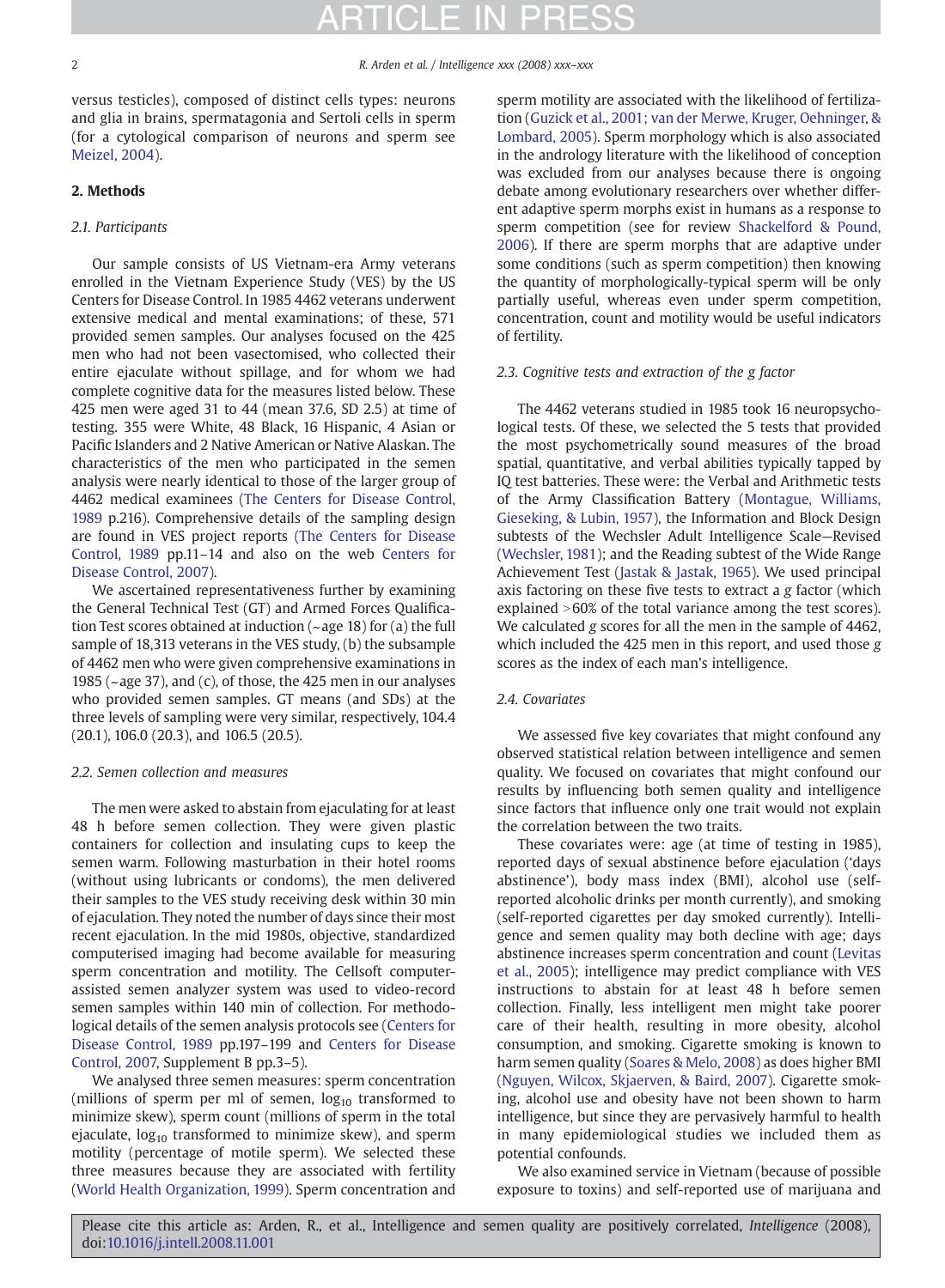R. Arden et al. / Intelligence xxx (2008) xxx–xxx 3

|--|

Descriptive statistics  $(n=425)$ 

|                                             | Mean    | <b>SD</b> | Skewness | Kurtosis |
|---------------------------------------------|---------|-----------|----------|----------|
| g factor                                    | $-0.02$ | 0.98      | $-0.61$  | $-0.45$  |
| Sperm concentration (mil/ml)                | 102.39  | 80.13     | 1.24     | 1.52     |
| Sperm concentration (mil/ml) ( $log_{10}$ ) | 1.86    | 0.40      | $-0.59$  | $-0.11$  |
| Sperm count (mil/ejac)                      | 263.23  | 246.17    | 1.93     | 4.81     |
| Sperm count (mil/ejac) ( $log_{10}$ )       | 2.23    | 0.46      | $-0.61$  | 0.16     |
| Sperm motility (% motile)                   | 58.98   | 23.37     | $-0.42$  | $-0.76$  |
| Abstinence (days)                           | 3.15    | 1.78      | 2.42     | 8.40     |
| Abstinence (days) $(log_{10})$              | 0.45    | 0.20      | 0.68     | 0.48     |
| Alcohol (current drinks/mo)                 | 25.85   | 40.86     | 2.38     | 5.80     |
| Alcohol (current drinks/mo) ( $log_{10}$ )  | 0.47    | 1.21      | $-0.19$  | $-1.65$  |
| Smoking (current cig/day)                   | 10.66   | 14.03     | 1.01     | $-0.06$  |
| Age at interview                            | 37.62   | 2.55      | 0.11     | $-0.13$  |
| Body mass index                             | 25.60   | 3.64      | 1.07     | 3.01     |
| Body mass index $(log_{10})$                | 1.40    | 0.06      | 0.42     | 1.05     |

hard drugs (both past and current use for each) because all of these might undermine semen quality—and more intelligent men might more effectively avoid them. However, biserial correlations for these dichotomous variables showed that none of the five had a significant effect on any aspect of semen quality, so we did not include them in further analyses.

We considered the possibility that an unmeasured third variable might influence both intelligence and semen quality. Variables that influence only intelligence or semen quality would not explain any association between the two traits, although we would still like to know about them. We considered what factors (for which we have data) influence the intelligence of middle-aged men, to see whether they might also influence semen quality. The strongest influence on intelligence differences in adulthood is genetic. The heritability of intelligence in men of our sample age is around 70% [\(Plomin & Petrill, 1997\)](#page-4-0). This does not rule out non genetic influences, but we could not identify any specific examples of environmental influences on intelligence in middle-aged men from published reports, other than those that would have led to the men being excluded from the Army (such as lead poisoning, iodine deficiency). Quantitative genetic analyses of intelligence find that the influence of shared family background of twins and adoptees is zero in adulthood ([Plomin & Petrill, 1997; Scarr & Weinberg, 1978](#page-4-0)). The relatively small non genetic contribution to intelligence

Table 2

Correlations among  $g$ , semen measures and covariates  $(n= 425)$ 

differences among middle-aged men may be non systematic, arising from idiopathic influences, random biological noise and measurement error ([Jensen, 1997\)](#page-4-0).

### 3. Results

### 3.1. Descriptive statistics

Table 1 provides basic descriptive statistics for intelligence (g), the three semen measures (sperm concentration, count, and motility), and the five key covariates (age, days abstinence, BMI, alcohol use, and smoking) for the 425 men. Sperm count, sperm concentration and alcohol use, were highly skewed, so we  $log_{10}$  transformed them for the analyses. We also  $log_{10}$  transformed BMI because its kurtosis deviated significantly from normal.

### 3.2. Correlations

Table 2 shows that intelligence correlates significantly and positively with all three measures of semen quality: sperm concentration ( $r = .15$ ,  $p = .002$ ), sperm count ( $r = .19$ ,  $p < .001$ ) and percentage of motile sperm  $(\%$  motility)  $(r=.14, p=.005)$ . The three semen measures also correlate substantially with each other ( $r = .56$  to  $.82$ ). The sample size here (425) affords above 80% power to detect a correlation of  $r = .14$  at the  $p = .05$ level (two tailed), which is the smallest of the three zero-order correlations between g and semen quality [\(SISA website](#page-5-0)).

### 3.3. Multiple regressions

[Table 3](#page-3-0) shows the results from the multiple regressions. In Model 1 we regressed each of the three semen quality measures, in turn, as the outcome variable on all five continuous covariates that might influence semen quality: age, day's abstinence, BMI, alcohol, and smoking. In Model 2 we included intelligence (the g factor) as an additional predictor. The increase in R and the  $R^2$  show that adding the g factor improves the fit of the model. We also tested several curve-fit regression models but none offered a better fit than the linear model. These results show that the positive correlations between g and semen quality were not mediated by age or by three major health hazards: smoking cigarettes, alcohol and adverse BMI. Nor were they mediated by

|                                     | Intelligence | Sperm concentration (mil/ml) | Sperm count (mil/ejac) | Motility % | Abstinence | Alcohol | Smoking   | Age  | <b>BMI</b> |
|-------------------------------------|--------------|------------------------------|------------------------|------------|------------|---------|-----------|------|------------|
| g factor                            | 1.00         |                              |                        |            |            |         |           |      |            |
| Sperm conc. (mil/ml) <sup>+</sup>   | $0.15***$    | 1.00                         |                        |            |            |         |           |      |            |
| Sperm count (mil/ejac) <sup>+</sup> | $0.19***$    | $0.82**$                     | 1.00                   |            |            |         |           |      |            |
| Motility (%)                        | $0.14***$    | $0.63***$                    | $0.56***$              | 1.00       |            |         |           |      |            |
| Abstinence (days)                   | 0.01         | $0.16***$                    | $0.24***$              | 0.08       | 1.00       |         |           |      |            |
| Alcohol (drinks/mo)                 | 0.08         | 0.05                         | 0.04                   | 0.07       | $-0.01$    | 1.00    |           |      |            |
| Smoking (cigs/day)                  | $-0.09$      | $-0.06$                      | $-0.08$                | $-0.02$    | $-0.01$    | $0.11*$ | 1.00      |      |            |
| Age                                 | $-0.03$      | 0.09                         | 0.06                   | 0.01       | 0.00       | $-0.05$ | $-0.13**$ | 1.00 |            |
| Body mass index                     | $-0.03$      | $-0.02$                      | $-0.03$                | $-0.05$    | $-0.09$    | $-0.03$ | $-0.10*$  | 0.07 | 1.00       |

 $*p<$  05 (2-tailed)

 $*p<.01$  (2-tailed)

+indicates log base 10

Notes: Abstinence (days), Alcohol (current drinks per month), BMI (Body Mass Index) were log<sub>10</sub> transformed. Smoking (current cigarettes per day), age at interview.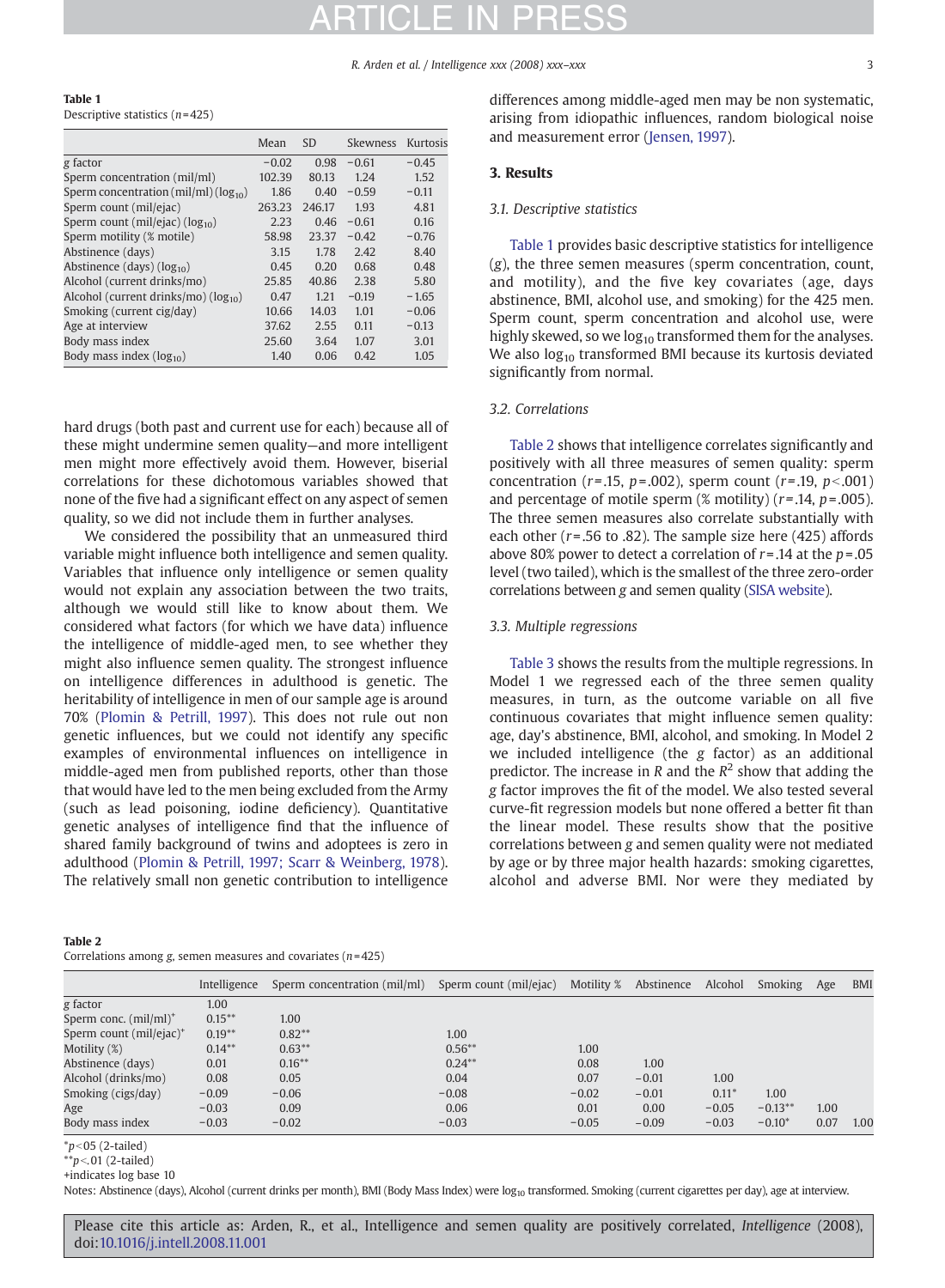#### <span id="page-3-0"></span>4 R. Arden et al. / Intelligence xxx (2008) xxx–xxx

### Table 3 Multiple regressions of semen measures on covariates and  $g(n=425)$

|                | Sperm conc. $(mil/ml)$ $(log_{10})$ |                  |         |      | Sperm count (mil/ejac) (log <sub>10</sub> ) |      |         | Motile sperm (%) |         |                  |         |      |
|----------------|-------------------------------------|------------------|---------|------|---------------------------------------------|------|---------|------------------|---------|------------------|---------|------|
|                | Model 1                             |                  | Model 2 |      | Model1                                      |      | Model 2 |                  | Model 1 |                  | Model 2 |      |
|                | ß                                   | $\boldsymbol{p}$ | ß       | p    | ß                                           | p    | ß       | p                | ß       | $\boldsymbol{D}$ | ß       | p    |
| Abstinence     | 0.16                                | 0.00             | 0.16    | 0.00 | 0.24                                        | 0.00 | 0.24    | 0.00             | 0.07    | 0.13             | 0.07    | 0.13 |
| Alcohol        | 0.07                                | 0.17             | 0.05    | 0.27 | 0.05                                        | 0.30 | 0.03    | 0.48             | 0.08    | 0.12             | 0.07    | 0.18 |
| <b>Smoking</b> | $-0.05$                             | 0.27             | $-0.04$ | 0.42 | $-0.08$                                     | 0.10 | 0.06    | 0.19             | $-0.03$ | 0.49             | $-0.02$ | 0.67 |
| Age            | 0.09                                | 0.08             | 0.09    | 0.06 | 0.05                                        | 0.29 | 0.06    | 0.23             | 0.01    | 0.81             | 0.02    | 0.75 |
| <b>BMI</b>     | $-0.01$                             | 0.78             | $-0.01$ | 0.84 | $-0.02$                                     | 0.76 | $-0.01$ | 0.84             | $-0.04$ | 0.39             | $-0.04$ | 0.43 |
| g factor       |                                     |                  | 0.14    | 0.00 |                                             |      | 0.18    | 0.00             |         |                  | 0.13    | 0.01 |
| R              | 0.20                                |                  | 0.25    |      | 0.26                                        |      | 0.32    |                  | 0.12    |                  | 0.17    |      |
| $R^2$          | 0.04                                |                  | 0.06    |      | 0.07                                        |      | 0.10    |                  | 0.01    |                  | 0.03    |      |
| Adjusted $R^2$ | 0.03                                |                  | 0.05    |      | 0.06                                        |      | 0.09    |                  | 0.00    |                  | 0.02    |      |

Notes: Abstinence (days), Alcohol (current drinks per month), BMI (Body Mass Index) were  $log_{10}$  transformed. Smoking (current cigarettes per day), age at interview.

abstinence, because abstinence and g were uncorrelated and therefore made independent contributions to variance in predicting semen quality.

The assumptions of the multiple regression demand that the errors, or residuals, are normally distributed (not that the predictors are normally distributed ([Field, 2005](#page-4-0) p.170). For each of the semen quality variables, we examined a scatterplot of the standardised predicted values with the standardised residuals to check for heteroscedasticity. We found, in each case, that the residuals were homoscedastic having roughly equal variance at each level of the predictors.

We tested for influential cases that could bias the regression model by examining the range of Mahalanobis distances within the sample. Given our sample size and the number of predictors in our model, Mahalanobis values above 25 may indicate distortion; the largest value in our data was 16.57. A second measure of leverage, Cook's distance, was .18 at the maximum, where values over 1 indicate possible distortion. Together these analyses gave us confidence that the model does not suffer from serious biases of those kinds.

### 4. Discussion

The observed correlations between intelligence and semen quality may under-estimate the true correlations, given the limited reliability of single semen samples. We extracted a principal axis factor (unrotated) from the three semen measures to see whether this improved the reliability of the measures, but the correlation with g was very similar  $(r= .17)$ . Semen quality varies across ejaculates not just according to days abstinence, but also by collection method [\(Gerris, 1999; Pellestor, Girardet, & Andreo, 1994\)](#page-4-0), and psychological context (such as cues of partner infidelity [\(Baker & Bellis, 1989; Kilgallon & Simmons, 2005; Pound,](#page-4-0) [Javed, Ruberto, Shaikh, & Del Valle, 2002\)](#page-4-0). Thus, each man's single ejaculate as measured in this study is an imperfectly reliable indicator of his average semen quality across actual copulations. Finally, more functional aspects of semen quality can be assayed today (such as capacitation, acrosomal reactions and cervical mucus penetration [\(Aitken, 2006;](#page-4-0) [Weber, Dohle, & Romijn, 2005\)](#page-4-0); these might influence fitness more directly than do our measures.

The correlations between g and semen quality are small  $(r=0.14$  to.19). This is not evidence of their irrelevance; on the

contrary the effect size is congruent with phenotypic correlations observed for other bodily correlates of intelligence such as height  $(r=.14, r=.15)$  ([Silventoinen, Posthuma,](#page-5-0) [van Beijsterveldt, Bartels, & Boomsma, 2006; Sundet, Tambs,](#page-5-0) [Harris, Magnus, & Torjussen, 2005\)](#page-5-0). Notably, these effect sizes fit with average effect sizes  $(r=.18-.19)$  found across all studies in evolution and ecology, as reported by a large survey of meta-analyses [\(Jennions & Moller, 2003\)](#page-4-0). Very small correlations with fitness can, as Jennions and Moller put it, "turn a mouse into an elephant". This does not mean, however, that if intelligence or semen quality is positively correlated with fitness, high intelligence or semen quality would become fixed within each mating population. Although it used to be thought that any trait under selection would 'go to fixation', this has been falsified empirically: an extensive literature on the maintenance of additive genetic variation among fitness-related traits now exists, including for life-history traits (such as height, or time to first child) [\(Houle, 1992; Merila & Sheldon, 1999\)](#page-4-0).

The results in this paper are consistent with the hypothesized general fitness factor (f factor) which, if confirmed, might help explain the many correlations between intelligence and physical health measures now being documented in cognitive epidemiology ([Batty & Deary, 2004; Hart et al.,](#page-4-0) [2005; Kuh, Richards, Hardy, Butterworth, & Wadsworth,](#page-4-0) [2004; Osler, 2003\)](#page-4-0). If a fitness factor does exist, and if g is a component of a more general factor, we will want to know how this fitness factor arises.

One possibility is that an  $f$  factor emerges from individual differences in mutation load ([Houle, 2000; Miller, 2000\)](#page-4-0). While everyone carries many mildly harmful mutations [\(Nachman &](#page-4-0) [Crowell, 2000\)](#page-4-0), people differ in mutation load—the overall number of mutations that disrupt fitness-related traits. Assortative mating for overall genetic quality in socially monogamous species such as humans would amplify such variance in mutation load. If most genes have pleiotropic effects on several traits, then most mutations will harm several traits in parallel and create positive genetic correlations among traits, as manifest in an f factor. The new field of phenomics [\(Oti,](#page-4-0) [Huynen, & Brunner, 2008\)](#page-4-0) reveals correlations among complex human phenotypic traits, often hinting at underlying genetic correlations. Such correlations are also found throughout research on body symmetry [\(Furlow, Armijo-Prewitt, Gang](#page-4-0)[estad, & Thornhill, 1997\)](#page-4-0) and mate preferences ([Thornhill &](#page-5-0)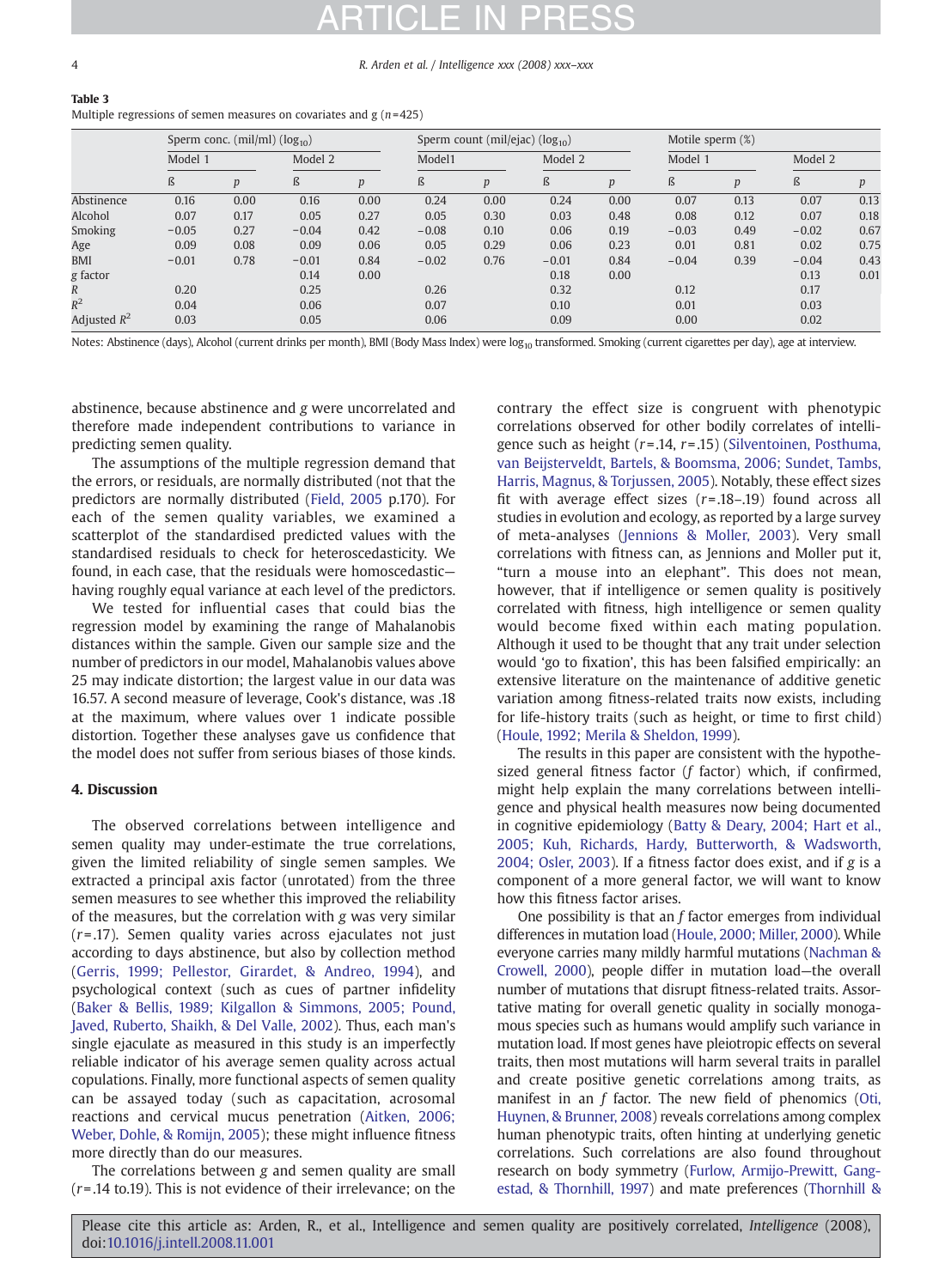# **RTICLE IN PR**

<span id="page-4-0"></span>[Gangestad, 1999\)](#page-5-0). The correlations between intelligence and semen quality add to the plausibility of a phenotype-wide  $f$ factor precisely because there is no obvious morphological or functional relationship between the two traits.

Mutations acting on pleiotropic genes will result in correlations between the traits affected by those genes. Gene expression is more similar between brain and testes than between many other human tissues investigated (Guo, Huang, Studholme, Wu, & Zhao, 2005). Mutations in several genes on the X chromosome result in both mental retardation and gonadal abnormalities (Graves, 2006; Wilda et al., 2000). If a gene is very widely expressed and its products have a pervasively useful and important job to do, then massive pleiotropy should be detectable with the appropriate sample size. Some genes now on the human X chromosome were earlier on autosomes (Kohn, Kehrer-Sawatzki, Steinbach, Graves, & Hameister, 2007). Evidence concerning the recruitment of ancestrally old genes to new functions (including spermatogenesis and intelligence) will elucidate the connection between sperm quality and intelligence (Kohn et al., 2007).

A second possibility is that traits under positive selection may become linked—by assortative mating occurring over many generations—resulting in what is called gametic-phase disequilibrium. In a landmark study of people in 37 countries, intelligence was found to be valued highly by both men and women as a mate choice characteristic (Buss, 1989). If this preference has been stable for an evolutionarily-relevant period (see Hawks, Wang, Cochran, Harpending, & Moyzis, 2007 for a discussion of selection rates), then trans-generational, cross-trait assortative mating preferences may be another source of covariance between intelligence and sperm quality.

The notion of the f factor is under-explored empirically, yet it is theoretically important for understanding human genomics, phenomics, evolution, and intelligence itself. It is also practically important for interpreting any observed correlations between physical health, intelligence and socio-economic outcomes affected by intelligence such as education, occupation, and income. Research on a wider range of psychological and physical traits will be required to establish or refute the existence of a genuine fitness matrix in our species.

### References

- Aitken, R. J. (2006). Sperm function tests and fertility. International Journal of Andrology, 29(1), 69−74.
- Baker, R. R., & Bellis, M. A. (1989). Number of sperm in human ejaculates varies in accordance with sperm competition theory. Animal Behaviour, 37, 867−869.
- Batty, G. D., & Deary, I. J. (2004). Early life intelligence and adult health— Associations, plausible mechanisms, and public health importance are emerging. British Medical Journal, 329(7466), 585−586.
- Batty, G. D., Deary, I. J., & Gottfredson, L. S. (2007). Premorbid (early life) IQ and later mortality risk: Systematic review. Annals of Epidemiology, 17(4), 278−288.
- Bonde, J. P. E., Ernst, E., Jensen, T. K., Hjollund, N. H. I., Kolstad, H., Henriksen, T. B., et al. (1998). Relation between semen quality and fertility: A populationbased study of 430 first-pregnancy planners. Lancet, 352(9135), 1172−1177.
- Buss, D. M. (1989). Sex differences in human mate selection: Evolutionary hypothesis tested in 37 cultures. Behavioral and Brain Sciences, 12, 1−49.
- Carroll, J. B. (1993). Human cognitive abilities. New York: Cambridge University Press.
- Centers for Disease Control (1989). Health status of Vietnam veterans, vol. 3. Atlanta: US Department of health & Human services.
- Centers for Disease Control. (2007). The Health Status of Vietnam Veterans. from <http://www.cdc.gov/nceh/veterans/default1c.htm>
- Field, A. P. (2005). Discovering statistics using SPSS: (and sex, drugs and rock'n'roll). London; Thousand Oaks: SAGE.
- Furlow, F. B., Armijo-Prewitt, T., Gangestad, S. W., & Thornhill, R. (1997). Fluctuating asymmetry and psychometric intelligence. Proceedings of the Royal Society of London. Series B, Biological sciences, 264(1383), 823−829. Gerris, J. (1999). Methods of semen collection not based on masturbation or
- surgical sperm retrieval. Human Reproduction Update, 5(3), 211−215.
- Graves, J. A. M. (2006). Sex chromosome specialization and degeneration in mammals. Cell, 124(5), 901−914.
- Guo, J. H., Huang, Q., Studholme, D. J., Wu, C. Q., & Zhao, S. Y. (2005). Transcriptomic analyses support the similarity of gene expression between brain and testis in human as well as mouse. Cytogenetic and Genome Research, 111(2), 107−109.
- Guzick, D. S., Overstreet, J. W., Factor-Litvak, P., Brazil, C. K., Nakajima, S. T., Coutifaris, C., et al. (2001). Sperm morphology, motility, and concentration in fertile and infertile men. New England Journal of Medicine, 345 (19), 1388−1393.
- Hart, C. L., Taylor, M. D., Smith, G. D., Whalley, L. J., Starr, J. M., Hole, D. J., et al. (2005). Childhood IQ and all-cause mortality before and after age 65: Prospective observational study linking the Scottish Mental Survey 1932 and the Midspan studies. British Journal of Health Psychology, 10, 153−165.
- Hawks, J., Wang, E. T., Cochran, G. M., Harpending, H. C., & Moyzis, R. K. (2007). Recent acceleration of human adaptive evolution. Proceedings of the National Academy of Sciences of the United States of America, 104, 20753−20758.
- Houle, D. (1992). Comparing evolvability and variability of quantitative traits. Genetics, 130(1), 195−204.
- Houle, D. (2000). Is there a g factor for fitness? The nature of intelligence, Vol. 233 (pp. 149 −170). Chichester: John Wiley & Sons, Ltd.
- Jastak, J. F., & Jastak, S. R. (1965). Wide range achievement test: WRAT. Wilmington, Delaware: Guidance Associates.
- Jennions, M. D., & Moller, A. P. (2003). A survey of the statistical power of research in behavioral ecology and animal behavior. Behavioral Ecology, 14(3), 438−445.
- Jensen, A. R. (1997). The puzzle of nongenetic variance. In R. J. Sternberg & E. L. Grigorenko (Eds.), Intelligence, heredity, and environment (pp. 42−88). Cambridge: Cambridge University Press.
- Kilgallon, S. J., & Simmons, L. W. (2005). Image content influences men's semen quality. Biology Letters, 1(3), 253−255.
- Kohn, M., Kehrer-Sawatzki, H., Steinbach, P., Graves, J. A. M., & Hameister, H. (2007). Recruitment of old genes to new functions: Evidence obtained by comparing the orthologues of human XLMR genes in mouse and chicken. Cytogenetic and Genome Research, 116(3), 173−180.
- Kuh, D., Richards, M., Hardy, R., Butterworth, S., & Wadsworth, M. E. J. (2004). Childhood cognitive ability and deaths up until middle age: A post-war birth cohort study. International Journal of Epidemiology, 33(2), 408−413.
- Levitas, E., Lunenfeld, E., Weiss, N., Friger, M., Har-Vardi, I., Koifman, A., et al. (2005). Relationship between the duration of sexual abstinence and semen quality: Analysis of 9,489 semen samples. Fertility and Sterility, 83 (6), 1680−1686.
- Little,W., Fowler, H.W., & Coulson, J. (1984). The shorter Oxford English dictionary on historic principles. Oxford: Clarendon.
- Meizel, S. (2004). The sperm, a neuron with a tail: 'Neuronal' receptors in mammalian sperm. Biological Reviews, 79(4), 713−732.
- Merila, J., & Sheldon, B. C. (1999). Genetic architecture of fitness and nonfitness traits: Empirical patterns and development of ideas. Heredity, 83, 103−109.
- Miller, G. F. (2000). Sexual selection for indicators of intelligence. The nature of intelligence, Vol. 233. (pp. 260−275)Chichester: John Wiley & Sons Ltd.
- Montague, E. K., Williams, H. L., Gieseking, C. F., & Lubin, A. (1957). Army tests for assessment of intellectual deficit.US Armed Forces Medical Journal, 8, 883−892.
- Nachman, M. W., & Crowell, S. L. (2000). Estimate of the mutation rate per nucleotide in humans. Genetics, 156(1), 297−304.
- Nguyen, R. H. N., Wilcox, A. J., Skjaerven, R., & Baird, D. D. (2007). Men's body mass index and infertility. Human Reproduction, 22, 2488−2493.
- Osler, M. (2003). Socioeconomic position in early life, birth weight, childhood cognitive function, and adult mortality. A longitudinal study of Danish men born in 1953. Journal of Epidemiology and Community Health, 57(12), 995.
- Oti, M., Huynen, M. A., & Brunner, H. G. (2008). Phenome connections. Trends in Genetics, 24(3), 103−106.
- Pellestor, F., Girardet, A., & Andreo, B. (1994). Effect of long abstinence periods on human sperm quality. International Journal of Fertility and Menopausal Studies, 39(5), 278−282.
- Plomin, R., & Petrill, S. A. (1997). Genetics and intelligence: What's new? Intelligence, 24, 53−77.
- Pound, N., Javed, M. H., Ruberto, C., Shaikh, M. A., & Del Valle, A. P. (2002). Duration of sexual arousal predicts semen parameters for masturbatory ejaculates. Physiology & Behavior, 76(4–5), 685−689.
- Scarr, S., & Weinberg, R. A. (1978). The influence of "family background" on intellectual attainment. American Sociological Review, 43, 674−692.
- Shackelford, T. K., & Pound, N. (2006). Sperm competition in humans: Classic and contemporary readings. New York: Springer.